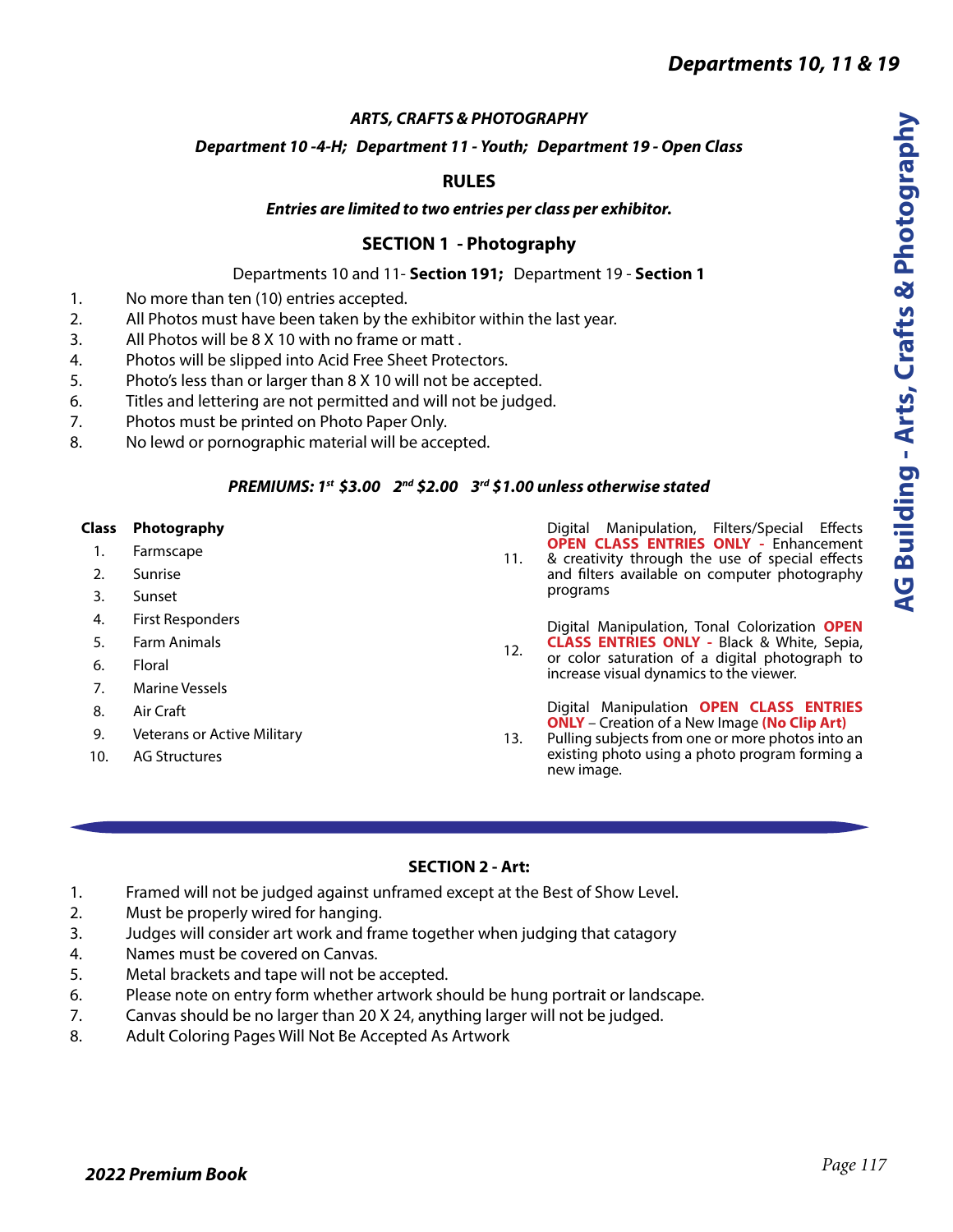## Departments 10 and 11**- Section 192;** Department 19 - **Section 2:** *Continued* **PREMIUMS: 1st \$5.00 2nd \$3.00 3rd \$2.00 unless otherwise noted**

## **Class Oil - Framed**

- 14. Birds, Animals, Insects
- 15. Landscapes
- 16. Plants, Flowers
- 17. People
- 18. Still Life
- 19. Seascapes
- 20. Other Oil Not Listed

## **Class Acrylic - Framed**

- 21. Birds, Animals, Insects
- 22. Landscapes
- 23. Plants, Flowers
- 24. People
- 25. Still Life
- 26. Seascapes
- 27. Other Acrylic Not Listed

## **Class Watercolors - Framed**

- 28. Birds, Animals, Insects
- 29. Landscapes
- 30. Plants, Flowers
- 31. People
- 32. Still Life
- 33. Seascapes
- 34. Other Watercolor Not Listed
- **Class Oil Gallery Style (Canvas)**
- 35. Birds, Animals, Insects
- 36. Landscapes
- 37. Plants, Flowers
- 38. People
- 39. Still Life
- 40. Seascapes
- 41. Other Oil Not Listed
- **Class Acrylic Gallery Style (Canvas)**
- 42. Birds, Animals, Insects
- 43. Landscapes
- 44. Plants, Flowers
- 45. People
- 46. Still Life
- 47. Seascapes
- 48. Other Acrylic Not Listed

## **Class Watercolors - Gallery Style (Canvas)**

- 49. Birds, Animals, Insects
- 50. Landscapes
- 51. Plants, Flowers
- 52. People
- 53. Still Life
- 54. Seascapes
- 55. Other Watercolor Not Listed

## **Class Other Media – Framed or Gallery Style**

- 56. Pastel (chalks)
- 57. Mixed Media
- 58. Pencil
- 59. Charcoal
- 60. Pen & Ink
- 61. Colored Pencils
- 62. Other Media Not Listed

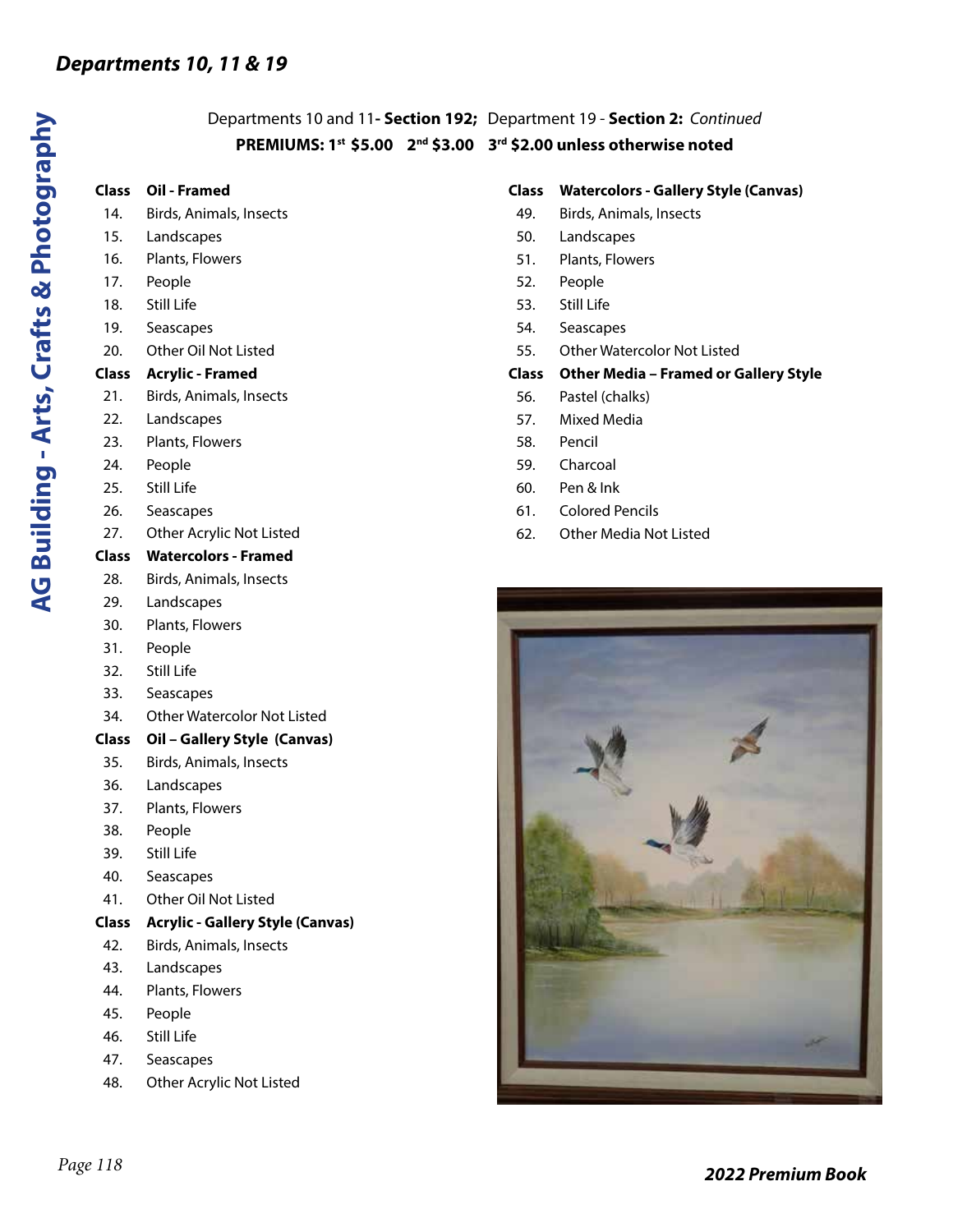## **Handcrafts**

- 1. All exhibits must have been made by exhibitor within the last year.
- 2. Designs must be entirely created by exhibitor.
- 3. Ceramic articles should have identification marks to indicate that they are original to the exhibitor.
- 4. Kit Crafts are not permitted unless specified.

### *PREMIUMS: 1st \$5.00 2nd \$3.00 3rd \$2.00 unless otherwise stated*

Departments 10 and 11- **Section 193;** Department 19 - **Section 3:**

### **Class**

- 63. Beadwork
- 64. Birdhouse/Bird Feeder/Painted or Decorated (NO KITS)
- 65. Scented Candles

Decorated Eggs, Single or Pair. Styrofoam eggs are available at the office for this class. Get the

- 66. eggs when turning in your entry form. There is no cost for the eggs. **YOUTH CLASS ONLY**
- 67. Mobile
- 68. Wind Chime**s**
- 69. Wine Racks
- 70. Macrame'
- 71. Diamond Art Kit Painting-**YOUTH CLASS ONLY**
- 72. Diamond Art Free Hand Not A Kit
- 73. Resin Craft
- 74. Mosaic Craft
- 75. Stepping Stone Craft
- 76. Hand Saw, Painted
- 77. Leatherwork
- 78. Metal Craft
- 79. Slate, Painted
- 80. String Art
- 81. Quilling
- 82. Stain Glass
- 83. Decorative Mailbox
- 84. Origami
- 85. Lamp Shade (Display on Base)
- 86. Tie Dye, Name Entry
- 87. Decoupage
- 88. Ceramics, Single, Pair or Group
- 89. Scented Lotions
- 90. Decorative Flower Pot
- 91. Sculpture, Any Medium
- 92. Rocketry
- 93. Homemade Soaps
- 94. Table Centerpiece
- 95. Rock Painting Single, Pair or Group
- 96. Recycled Handcraft Object made from recycled materials
- 97. Other Handcraft Not Listed Above
- 98 Model Kits **YOUTH CLASS ONLY**
- 99. Wood Burning **YOUTH CLASS ONLY**
- 100. Wood Carving
- 101. Wood Turning **OPEN CLASS ONLY**
- 102. Wood Clocks (may have a purchased faces) **OPEN CLASS ONLY**
- 103. Wood Furniture **OPEN CLASS ONLY**
- 104. Wooden Toy
- 105. Other Wood Handcraft Not Listed
- 106 Hypertufa Garden Container 12 pounds and under
- 107 Hypertufa Garden Container over 12 pounds
- 108 Hypertufa Bird Bath
- 109 Hypertufa Leaf
- 110. Hypertufa not listed, Name Entry